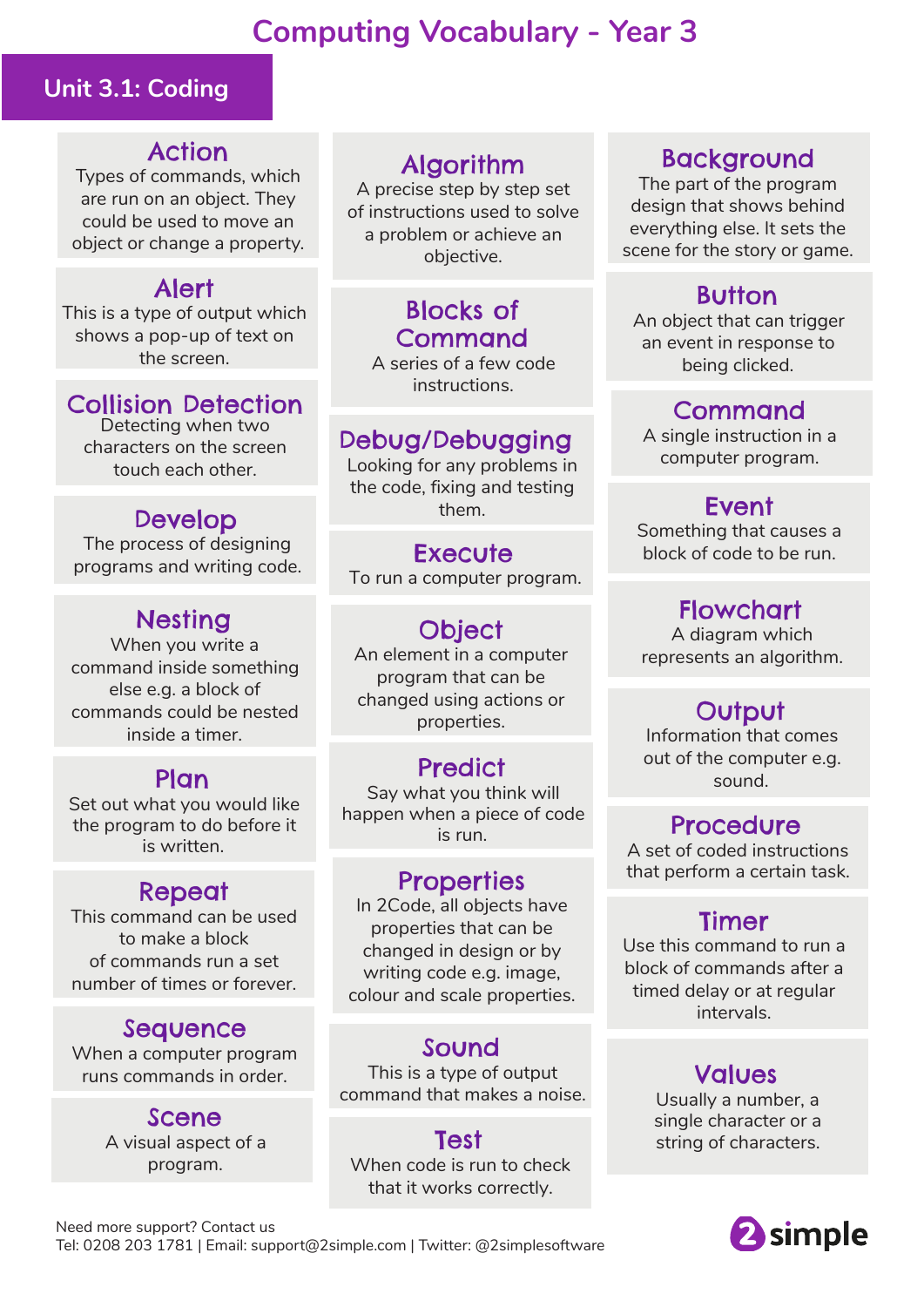### **Unit 3.2: Online Safety**

#### Password

A secret word, phrase or combination of letters, numbers and symbols that must be used to gain admission to a site or application such as a website.

### Internet

A global computer network providing a variety of information and communication facilities, consisting of interconnected networks and computers.

## Blog

A regularly updated website or web page, typically one run by an individual or small group, that is written in an informal or conversational style.

## Concept map

A diagram that shows how different objects or ideas are related and connected.

#### Username

An identification used by a person with access to a computer, network, or online service.

#### **Website**

A set of related web pages located under a single name.

# Webpage

A page online that makes up one screen of a website.

## Spoof website

A website that uses dishonest designs to trick users into thinking that it represents the truth.

## PEGI rating

A rating that shows what age a game is suitable for.

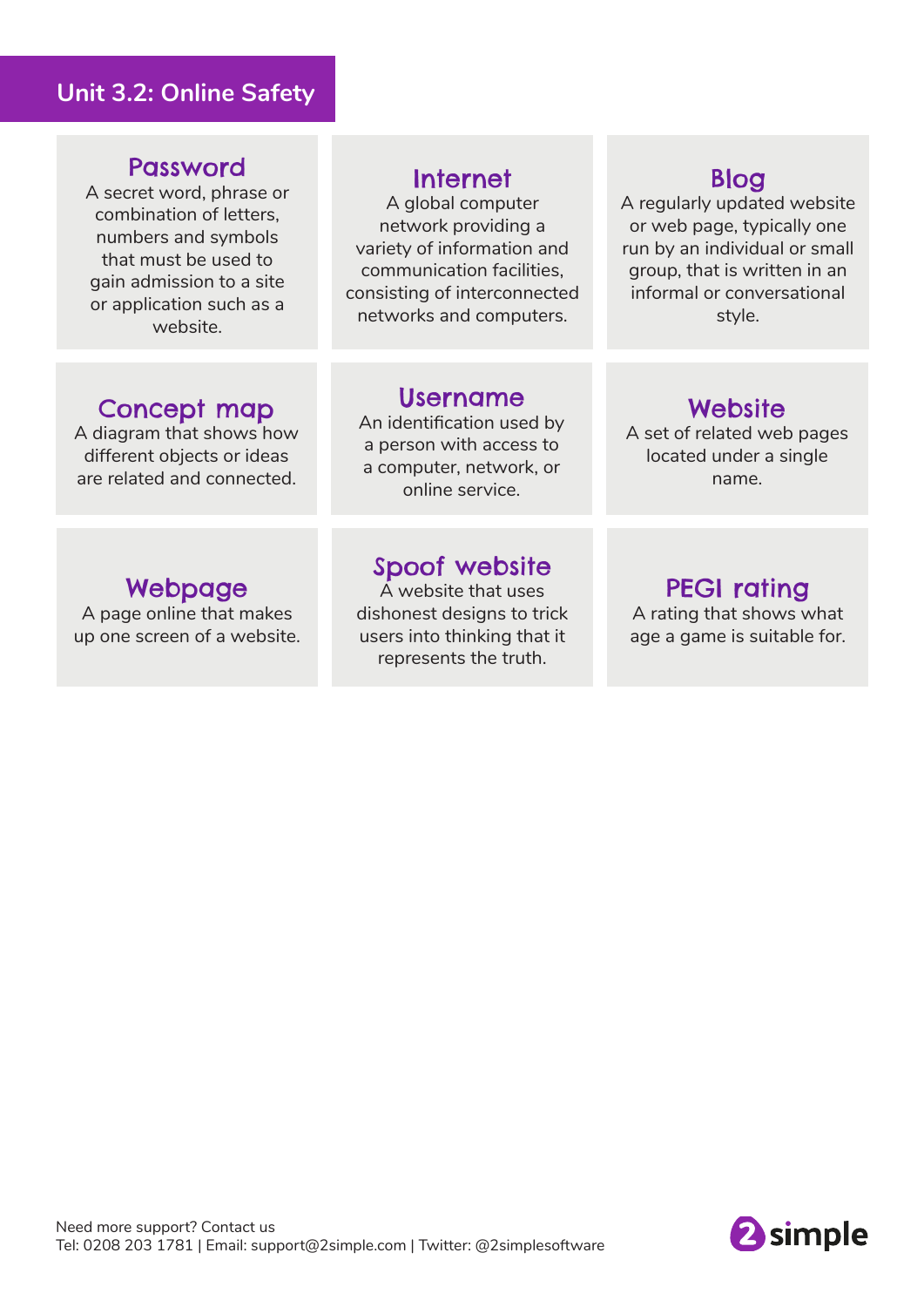#### $\langle \rangle$  =

Symbols used to represent comparing two values. a < b means 'a is less than b'.  $a > b$  means 'a is greater than b'.  $a =$ b means 'a is equal to b'. These can be combined, for example a =< b means 'a is equal to or less than b'.

## Copy and Paste

A way to copy information from the screen into the computer's memory and paste it elsewhere without re-typing.

#### Columns

Vertical reference points for the cells in a spreadsheet.

## Delete key

Use this key to remove the contents of a cell.

#### Equals tool

Tests whether the entered calculation in the cells to the left of the tool has the correct answer in the cell to the right of the tool.

## Move cell tool

This tool makes a cell's contents moveable by dragand-drop methods.

#### Rows

Vertical reference points for the cells in a spreadsheet.

#### Advance mode

A mode of 2Calculate in which the cells have references and can include formulae.

## Cells

An individual section of a spreadsheet grid. It contains data or calculations.

#### Spin Tool

Clicking on this in a cell will increase or decrease the value in the cell to the right by 1.

#### **Spreadsheet**

A computer program that represents information in a grid of rows and columns. Any cell in the grid may contain either data or a formula that describes the value to be inserted based on the values in other cells.

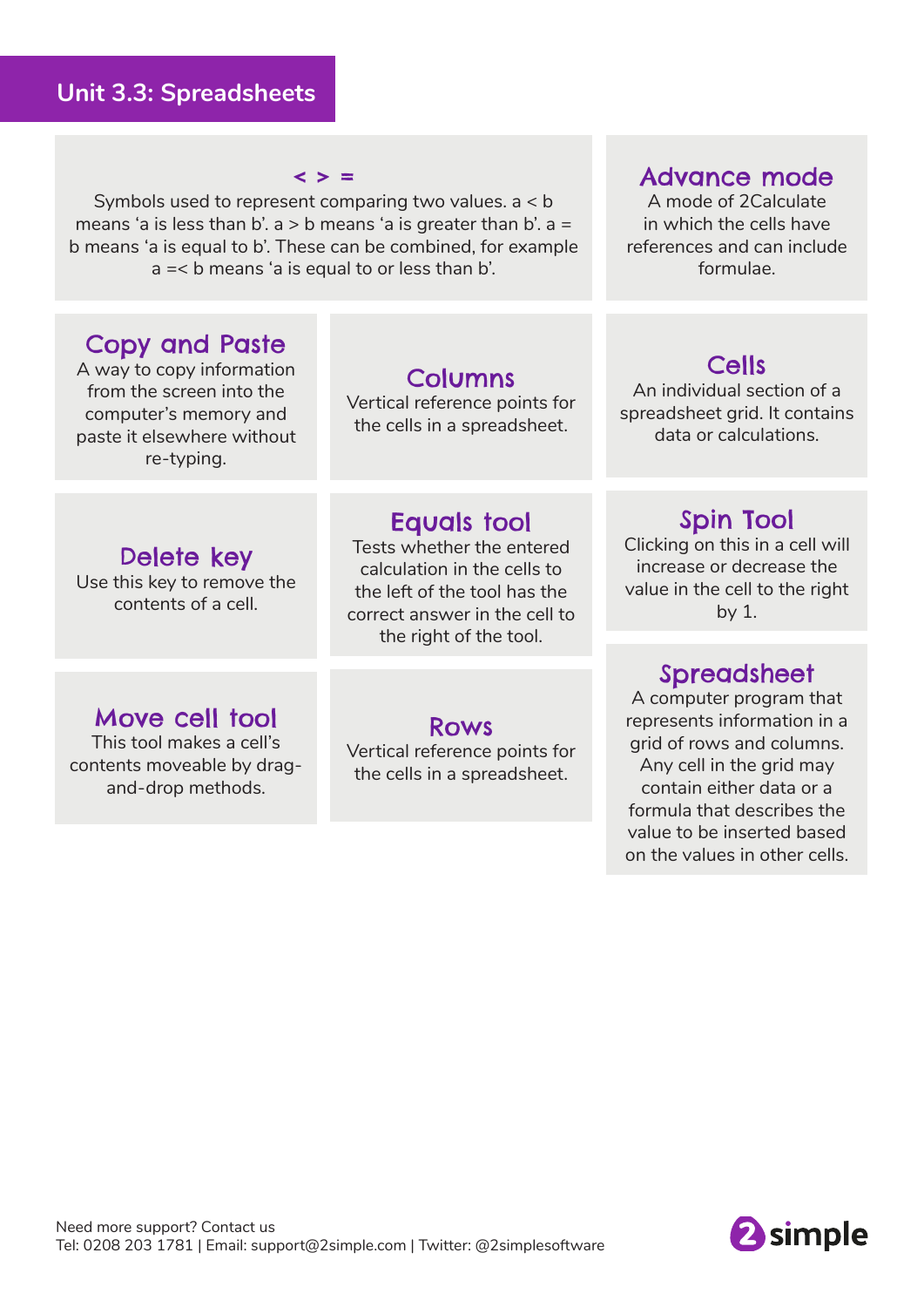## **Unit 3.4: Touch Typing**

Posture The correct way to sit at the computer.

Top row keys

The keys on the top row of the keyboard.

#### Home row keys

The keys on the middle row of the keyboard.

## Bottom row keys

The keys on the bottom row of the keyboard.

## Space bar

The bar at the bottom of the keyboard.

## **Unit 3.5: Email**

#### **Communication**

The sharing or exchanging of information by speaking, writing, or using some other medium such as email.

## Send

To make an email be delivered to the email address it is addressed to.

## **Formatting**

Allows you to change the way the text of an email looks. For example, you can make the text bold or underline it.

Email Messages sent by electronic means from one device to one or more people.

**CC** A way of sending a copy of your email to other people so they can see the information in it.

## Report to the teacher

A way in 2Email to tell the teacher if you have received an email that makes you feel upset or scared.

Compose

To write or create something.

## Attachment

A file, which could be a piece of work or a picture, that is sent with the email.

## Password

A secret word, phrase or combination of letters, numbers and symbols that must be used to gain admission to a site or application such as email.

## Address book

A list of people who you regularly send an email to.

# Save to draft

Allows you to save an email that you are working on and send it later.

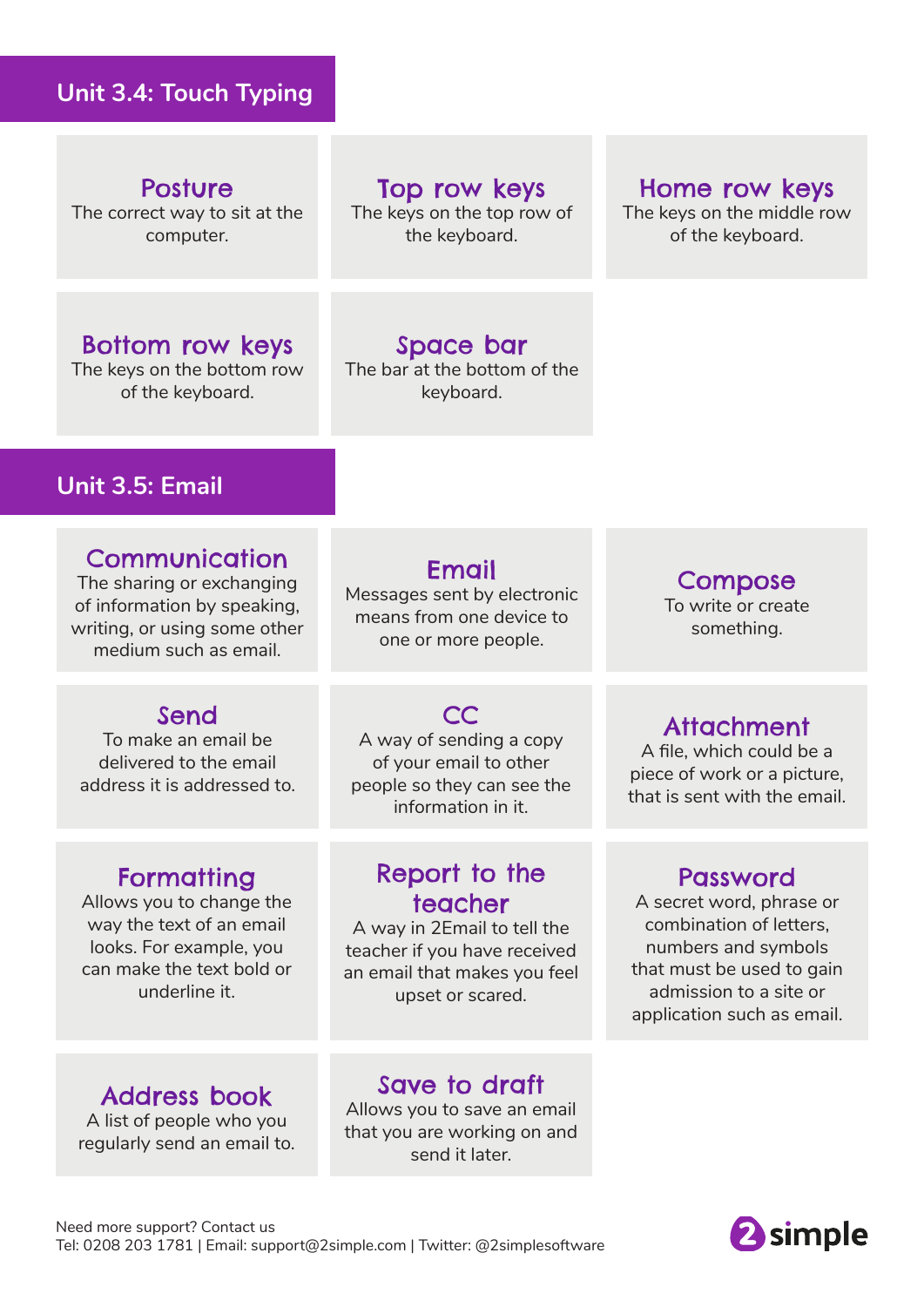#### **Unit 3.6: Branching Databases**

## Branching database

A way to sort information by asking questions that are normally answered 'yes' or 'no'.

Data

Facts and statistics collected together for information.

#### **Database**

A collection of data organised in such a way that it can be searched, and information found easily. Database usually refers to data stored on computers.

### **Question**

Something that is asked or written to try and gain information.

### **Unit 3.7: Simulations**

## Simulation

A computer simulation is a program that models a reallife situation. They let you try things out that would be too difficult or dangerous to do in real life.

#### **Unit 3.8: Graphing**

Graph A diagram showing the value of objects.

#### Bar chart

A graph in which the numerical amounts are shown by the height or length of lines or rectangles of equal width.

Field A part of a record.

#### Data

Facts and statistics collected together for reference

# Block graph

A graph where a block represents one item.

#### Line graph

A graph where a line is used to show an amount.